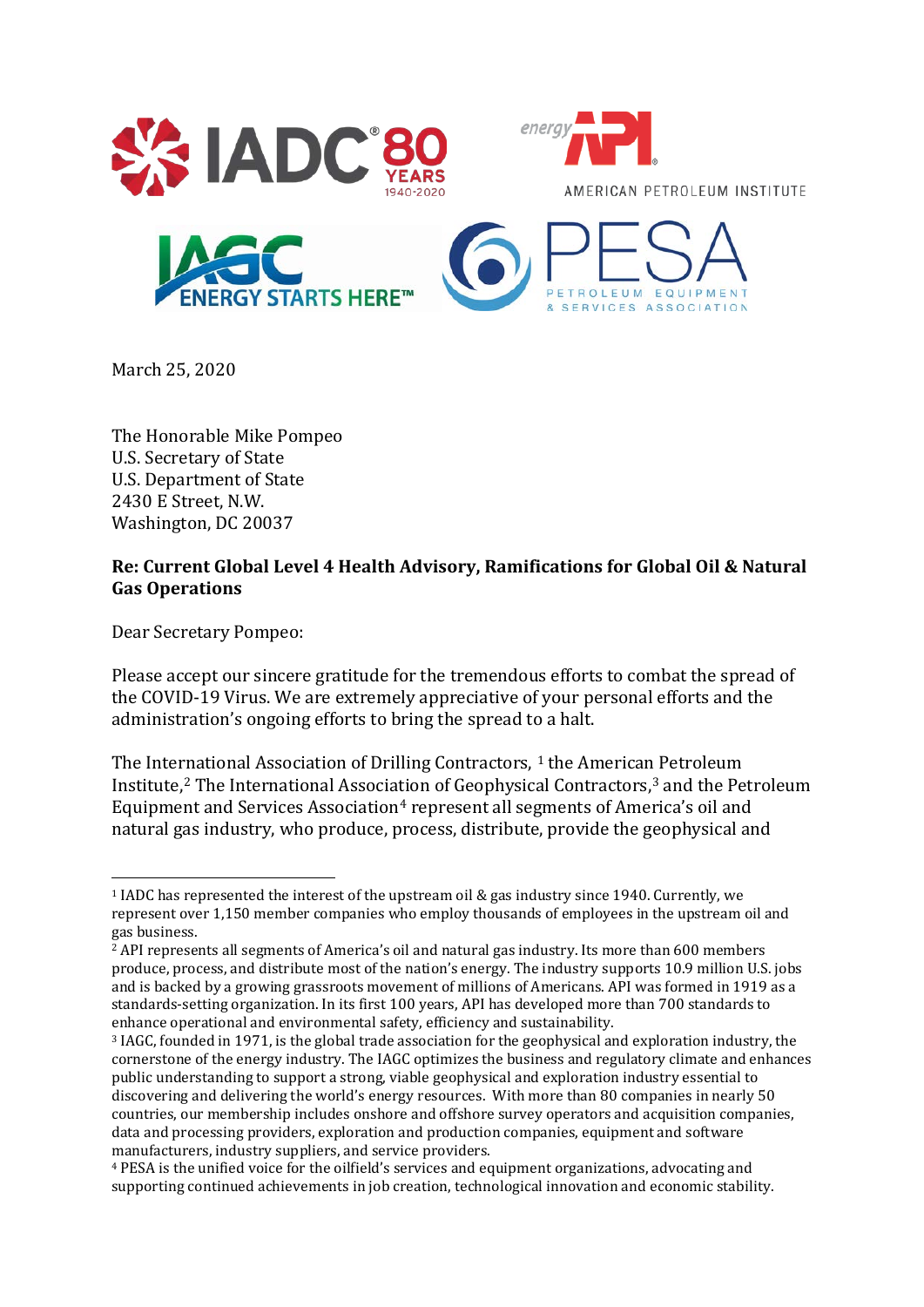exploration services and the equipment for most of the nation's energy. Our members are concerned about the Global Level 4 Health Advisory, specifically that subsequent actions may impose mandatory travel restrictions that would impede the rotational work schedule for the crew members who conduct oil and natural gas operations globally. We are writing to request assurance that both U.S. and lawful foreign national oil and natural gas workers will have access to travel to and from their assignments to support the nation's critical infrastructure.

Under this type of advisory, it is our understanding that U.S. citizens are recommended to avoid international travel and any U.S. citizen currently outside of the U.S. should return home immediately. While we appreciate the actions you are taking to protect public health, we ask that you consider the unintended impacts that associated travel restrictions could have upon critical energy infrastructure. Typically, a number of U.S. Expatriate crew members comprise the senior management of these oil and natural gas facilities, and these are highly skilled and trained professionals who ensure the personal and environmental safety of oil and natural gas operations and the employees onboard. These individuals often work a rotational schedule of, for example, 28 days on and 28 days off (they travel to the facility for 28 days onboard and then travel home for 28 days of time off).

The Level 4 Health Travel Advisory raises concerns that subsequent actions may impose mandatory travel restrictions prohibiting expatriate crews from their points of embarkation on their assigned facility globally and/or from returning home to the U.S. at the end of their work rotation.

Given the challenges of commercial travel during these challenging times, our member companies and oil and natural gas operators are prepared to consider the charter of private aircraft to transfer our personnel to and from their work locations, if required. Accordingly, we seek assurance that privately chartered aircraft will continue to be allowed to depart from and return to the U.S.

Oil and natural gas crew members are currently being screened at their point of departure from the U.S. by trained medical professionals and again at their point of embarkation on the facility. We would be pleased to share our current protocols aimed at protecting public health with the Department and are open to additional medical screenings, if required.

We fully appreciate the difficult position in which the Administration finds itself and thank you for your ongoing efforts to stem the tide and end this terrible pandemic. In the short term, we would appreciate further guidance regarding both U.S. and lawful foreign national oil and natural gas workers having access to travel to and from their assignments to support the nation's critical infrastructure. In addition, should the ultimate decision be taken to prohibit airline departures/arrivals into the U.S., we respectfully request the opportunity to work together to seek mutually agreeable terms which would allow and ensure safe and medically sound travel means for our crew members.

We are available for further consultation at your earliest convenience.